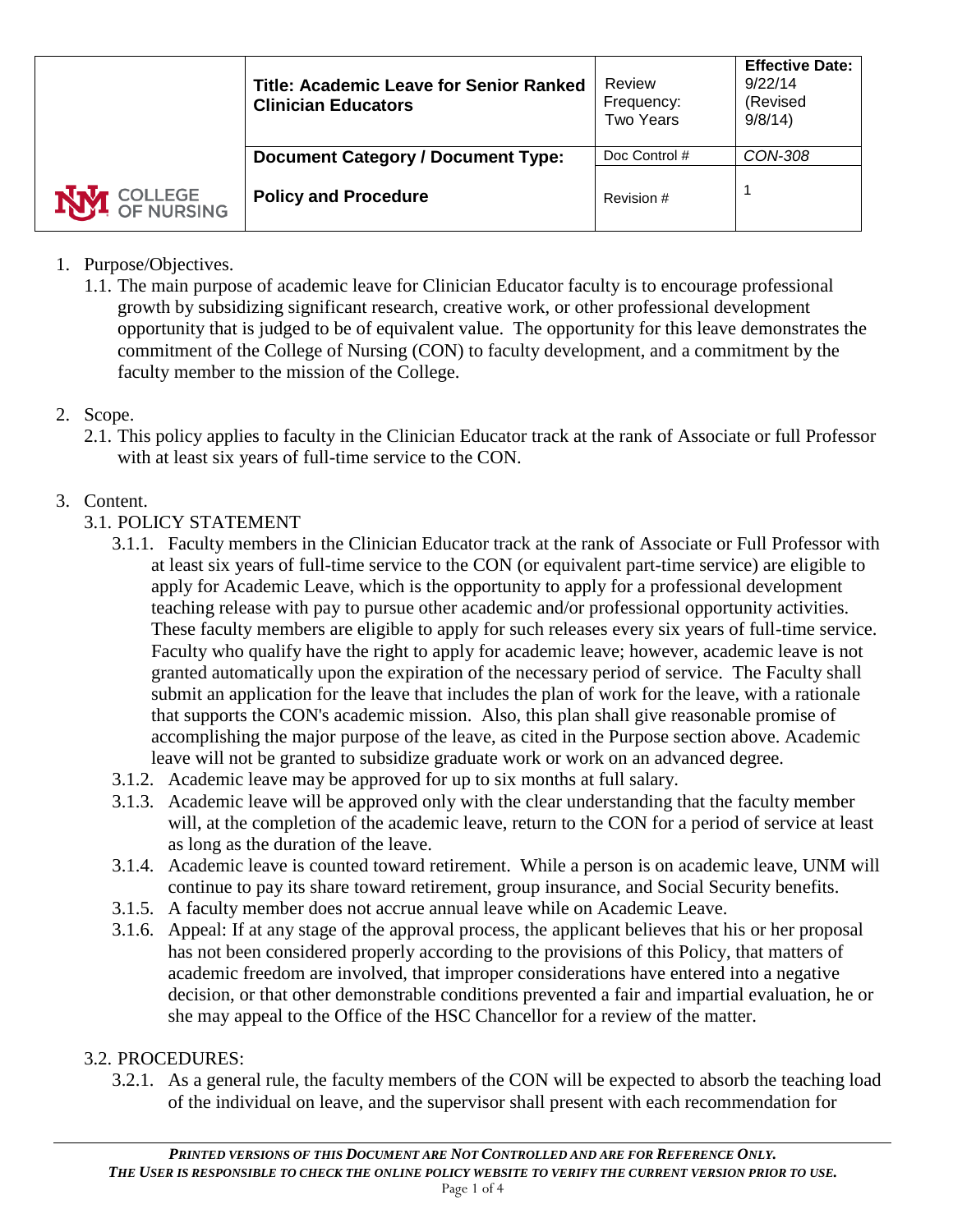academic leave a statement of the planning in this regard. The CON may, for example, decide to alternate courses or to cancel certain offerings. Further, it is expected that the CON shall prepare its program over a period of years so that essential courses are not neglected because of the temporary absence of a member of the faculty.

- 3.2.2. To avoid adverse effects on the educational objectives of the CON, the administration may find it necessary to place a practicable limit on the number of academic leaves granted in any one unit for any one six-month period. Other conditions having been fulfilled, it is general practice that requests for leave be considered on the basis of length of service.
- 3.2.3. Approval of Application:
	- 3.2.3.1. Primary responsibility for determining the merit of a proposed program from the point of view of the validity of the program and the probable value of the program to the faculty member and to UNM lies in the CON and should be accomplished by the Faculty Affairs Committee.
	- 3.2.3.2. The supervisor shall forward to the Dean the Faculty Affairs evaluation together with the supervisor's recommendation and a statement as to how the teaching and service obligations of the unit will be achieved in the event the proposal is approved.
	- 3.2.3.3. The Dean shall verify that the applicant is eligible for the proposed leave and that provisions of this policy have been properly followed. The Dean, with the advice of the Faculty Affairs Committee, shall then evaluate the proposal both on its merits and on its effect on the operation of the CON.
- 3.2.4. The Dean shall send all of the CON recommendations to the Vice Chancellor for Academic Affairs (VCAA) so that the original and one copy of the proposal together with all recommendations shall reach that office at least two months prior to the proposed start of the leave.
	- 3.2.4.1. The VCAA shall verify that the applicant is eligible for the proposed leave and provisions of this Policy have been properly followed, and forward all materials to the Chancellor for Health Sciences, who shall forward them to the President with an evaluation of the proposed leave from a University-wide point of view.
	- 3.2.4.2. The UNM President makes the final decision.
- 3.2.5. Upon returning to UNM, every Clinician Educator faculty member granted an academic leave shall submit promptly to the HSC Vice Chancellor for Academic Affairs, with copies to the CON Dean and supervisor, a full report of the research, creative work, publications, or other results of the period of leave. The report submitted shall be placed in the faculty member's personnel file.
- 3.2.6. Those Clinician Educator faculty who receive all or part of their salaries directly from agencies outside of UNM will be granted academic leave with salary guaranteed only to the extent of UNM funding of the previous year; full funding is possible only when funds are available within the UNM budget.
- 3.2.7. Time toward each future academic leave begins immediately after return to full-time service regardless of the time period of return.
- 3.2.8. For leave that is designed to be split into non-continuous months, the total request for leave will be provided at the time of the request. The length of each segment of the non-continuous leave shall be at least one month in length and the total number of months that are available is 6 months without a reduction in contract salary. Further, the reasoning for a non-continuous leave will be included in the description of the project.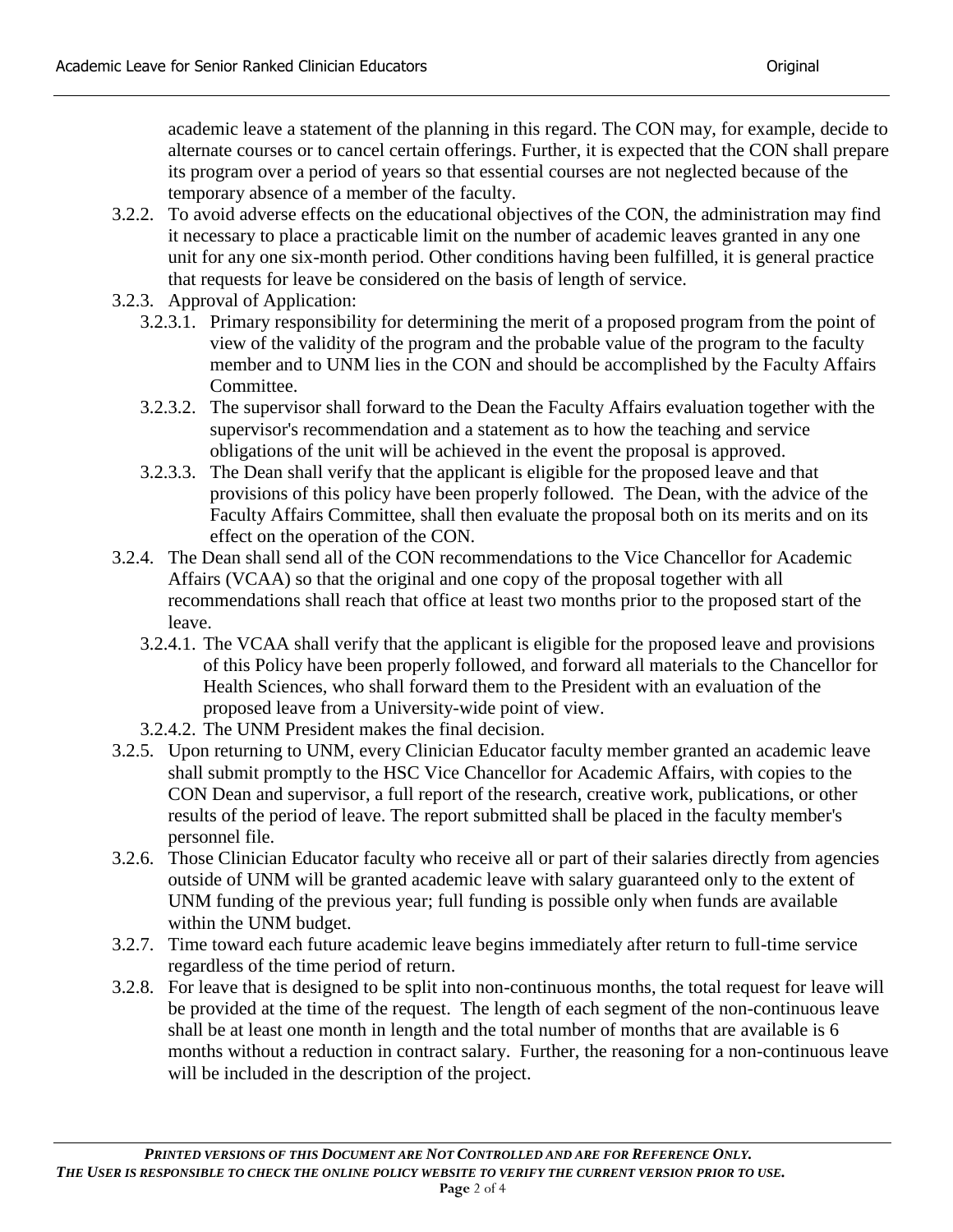4. Responsibilities.

| <b>RESPONSIBILITIES</b>     |                                                                                 |  |  |  |
|-----------------------------|---------------------------------------------------------------------------------|--|--|--|
| <b>Position/Title/Group</b> | <b>Requirements/Expectations/Duties</b>                                         |  |  |  |
| Applicant                   | Responsible for the submission of the Clinician Educator Leave Request form     |  |  |  |
|                             | to his/her supervisor and is responsible for ensuring its subsequent submission |  |  |  |
|                             | to the authorizing parties.                                                     |  |  |  |
| Faculty's                   | Responsible for reviewing the request, and submitting the request to the CON    |  |  |  |
| Supervisor                  | Faculty Affairs Committee and delivers Faculty Affairs review to the Dean       |  |  |  |
| Dean                        | Ensures applicant is eligible for the leave and evaluates proposal plan. Once   |  |  |  |
|                             | approved sends request to the Vice Chancellor for Academic Affairs (VCAA)       |  |  |  |
| Vice Chancellor for         | The VCAA ensures applicant is eligible for the proposed leave and provisions    |  |  |  |
| <b>Academic Affairs</b>     | of this Policy have been properly followed and passes the request to the        |  |  |  |
|                             | Chancellor of the Health Sciences Center. (The VCAA would also be               |  |  |  |
|                             | contacted for interpretations, resolution of problems, and special situations   |  |  |  |
|                             | should they arise.)                                                             |  |  |  |
| <b>Chancellor of HSC</b>    | Approves and forwards document to the UNM President for final decision.         |  |  |  |
|                             |                                                                                 |  |  |  |

- 5. Records Applicability/Retention
	- 5.1. Documentation related to this policy will be maintained in accordance with UNM Administrative Policies and Procedures, UAPPM Policy 6020, and applicable requirements of the New Mexico Public Records Act, N.M.S.A § 14-3-1 et. seq.
- 6. External Reference(s). 6.1. None
	-
- 7. Internal Reference(s).
	- 7.1. UNM Faculty Handbook, Policy C250: Academic Leave for Principal Lecturers <http://handbook.unm.edu/section-c/c250.html>
	- 7.2. UNM Faculty Handbook, Policy C200: Sabbatical Leave <https://handbook.unm.edu/c200/>
	- 7.3. UNM School of Medicine Policy on Clinician Educator Leave from Assigned Duties [https://hsc.unm.edu/admin/fco/assets/doc/templates/attachments/clinician-educator-policy.pdf,](https://hsc.unm.edu/admin/fco/assets/doc/templates/attachments/clinician-educator-policy.pdf) pp7-9
	- 7.4. UNM UAPPM Policy 6020:<https://policy.unm.edu/university-policies/6000/6020.html>
- 8. Definitions.
	- 8.1. This policy applies to Clinician Educator track faculty at the rank of Associate or full Professor with six years of full-time service to the College.

Full-time Service: Service time equivalent to that of a faculty member employed on a contract designated as 1.0 full time equivalent (FTE). For example, a faculty member whose contract is designated 0.5 FTE would have to multiply his or her service by a factor of two or reduce the leave time taken by one-half to meet the full-time service requirements listed in this policy.

- 9. Key Words.
	- 9.1. Academic leave, Senior Ranked, Clinician Educator
- 10. Attachments.
	- 10.1. None